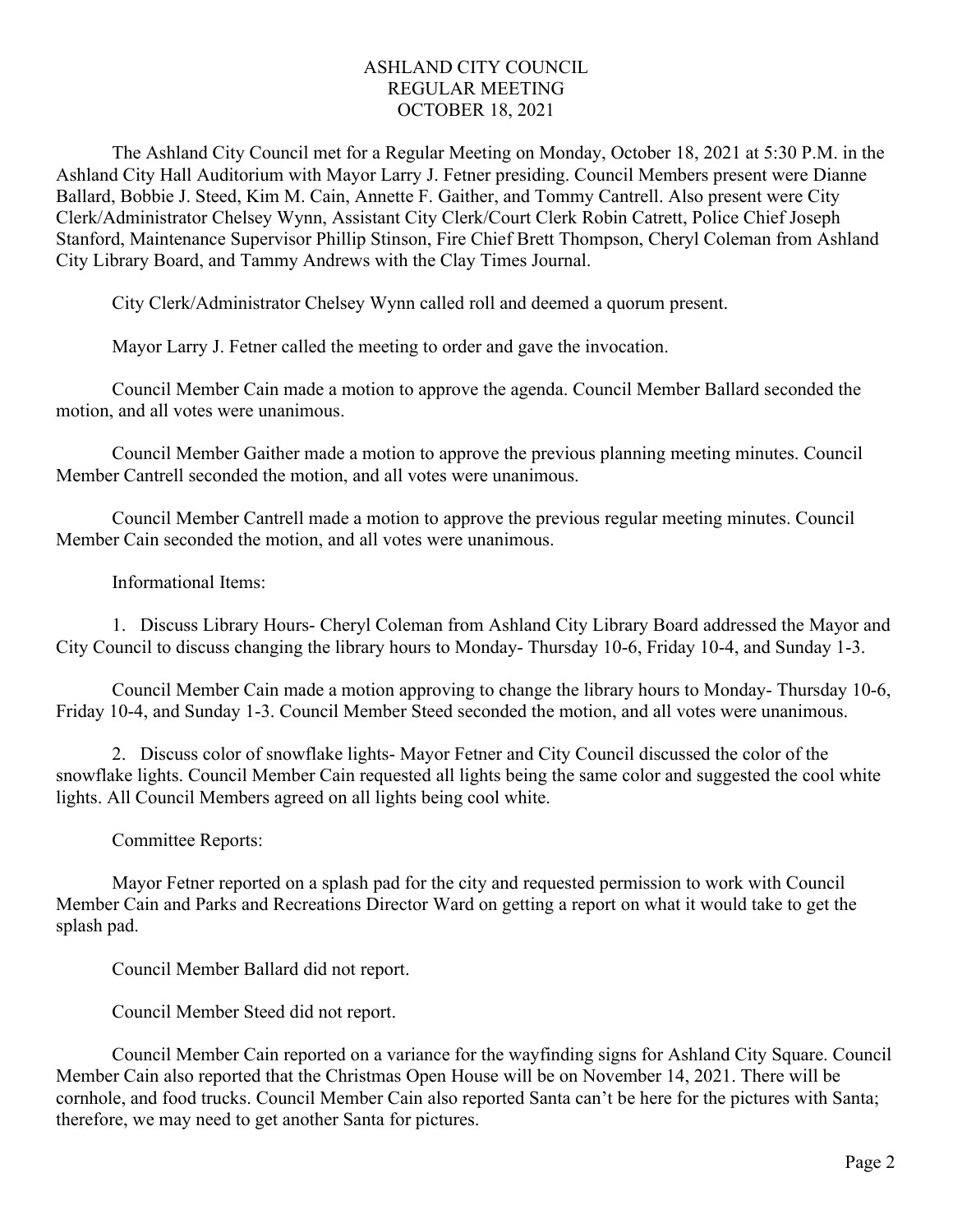Council Member Gaither reported on the progress of the Senior Equipment for the City Park.

Council Member Steed did not report.

Police Chief Stanford reported on Officer Burns at the Police Academy, and the landscaping work has been completed, and we will purchase additional thin blue line signage from Creekside Graphics. Chief Stanford also reported the traffic signs have been installed.

City Clerk reported auditors coming for the 2021 audit and Veteran's Day Invitations.

Maintenance Supervisor Stinson reported on agenda items including the red-lights on the square. Supervisor Stinson advised the County worked with the City on Phillips Street repair, the dehumidifier has been installed and is working well. Supervisor Stinson also gave an update on the Lucas Building. Supervisor Stinson also advised the roof at the Westside Concession Stand should be completed by Wednesday of this week.

Fire Chief Thompson reported on Grand Marshalls and banners for the Christmas Parade.

New Business:

Council Member Cain made a motion approving the current bills received since the last meeting in the amount of \$14,498.92. Council Member Gaither seconded the motion, and all votes were unanimous.

Council Member Cain made a motion approving to pay Edgar and Associates, LLC. \$475.00 for Audit Fieldwork and Monthly Compilations. Council Member Steed seconded the motion, and all votes were unanimous.

Council Member Gaither made a motion to pay Alabama Department of Transportation \$2,441.04 for red-light repair. Council Member Cain seconded the motion, and all votes were unanimous.

Council Member Gaither made motion to pay Nelson & Company, PC \$11,811.50. Council Member Cain seconded the motion, and all votes were unanimous. Mayor explained this was for engineering and design for the Rebuild Alabama Grant.

Council Member Cain made a motion to purchase parts from Ashland Auto Parts to repair head gasket on K-9 Patrol Unit for Ashland Police Department at a total cost of \$283.05. Council Member Gaither seconded the motion, and all votes were unanimous.

Council Member Cain made a motion to increase security deposit for Wynn Building rentals to \$75.00 and the rental fee to \$75.00 due to renters not properly cleaning up after rentals beginning January 01, 2022. Council Member Gaither seconded the motion, and all votes were unanimous.

Council Member Gaither made a motion to pay Stone & Sons Electrical Contractors, Inc. an estimated \$52,957.10 for replacement and repair of red-light pole hit by log truck (to be reimbursed by insurance company). Council Member Cantrell seconded the motion, and all votes were unanimous.

Council Member Gaither made a motion approving to pay Creekside Graphics \$2,000.00 for signage for exterior of Wynn Building for the Senior Center. Council Member Cain seconded the motion, and all votes were unanimous.